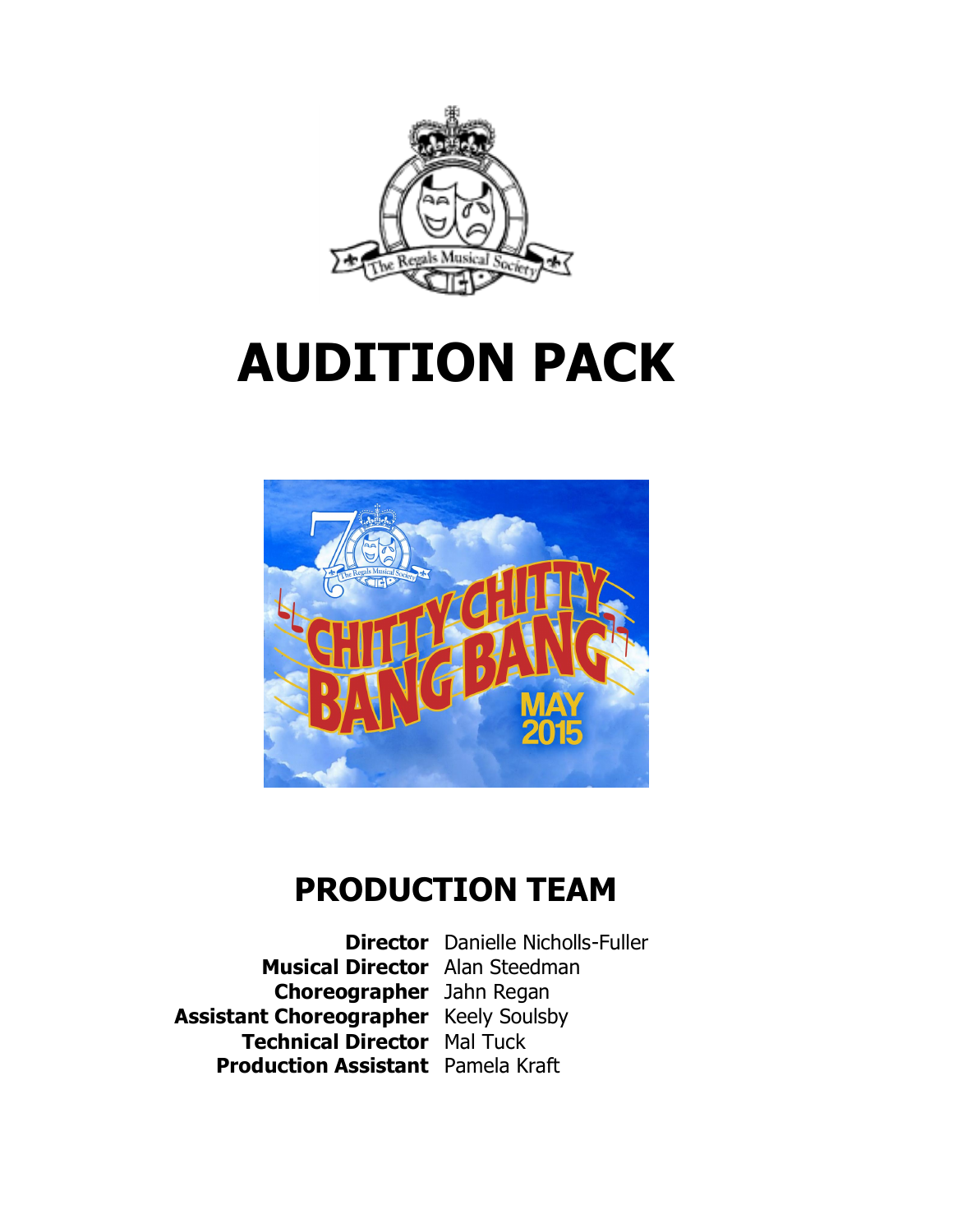# **KEY DATES**

#### **Auditions**

Wednesday,  $26<sup>th</sup>$  of November 2014 – 7:30pm – 10:30pm Friday,  $28^{th}$  of November  $2014 - 7:30$ pm – 10:30pm Saturday,  $29<sup>th</sup>$  of November 2014 – From 10:00am – 2:00pm

#### **Coronation Hall, Arncliffe**

23 Barden Street, Arncliffe (Cnr Stanley Street)

#### **Call Backs**

To Be Advised **Coronation Hall, Arncliffe** 23 Barden Street, Arncliffe (Cnr Stanley Street)

#### **Rehearsals**

Commencing Wednesday,  $3^{rd}$  of December, 7.30pm – Adults and Children. Pre-Christmas Rehearsals  $10^{th}$  and  $15^{th}$  of December @ 7:30pm A rehearsal schedule will be provided at the first rehearsal.

Mondays and Wednesdays from 7.30 pm, Sundays as required. **Coronation Hall, Arncliffe** 23 Barden Street, Arncliffe (Cnr Stanley Street)

#### **Show Dates**

Opening Night – Friday  $1<sup>st</sup>$  of May 2015@ 8:00pm  $2^{nd}$ , 8<sup>th</sup>, 9<sup>th</sup>, 15<sup>th</sup>, 16<sup>th</sup> of May 2015 @ 8:00pm  $2^{nd}$ ,  $3^{rd}$ ,  $9^{th}$ ,  $10^{th}$ ,  $16^{th}$  of May 2015 @ 2:00pm

All performances will be held at Rockdale Town Hall.

### **FEES**

#### **Membership**

If you are cast in Chitty Chitty Bang Bang and you aren't a member of The Regals Musical Society you must become one.

Membership is an annual payment of: **\$30 for students** (up to year 12) **\$40 for adults**

Membership is inclusive of insurance protection in the event of an injury, therefore, must be paid by 4<sup>th</sup> of February 2015. Due to insurance purposes, if your membership is not paid by this date you will be restricted from participating in the rehearsal process until membership payment is received.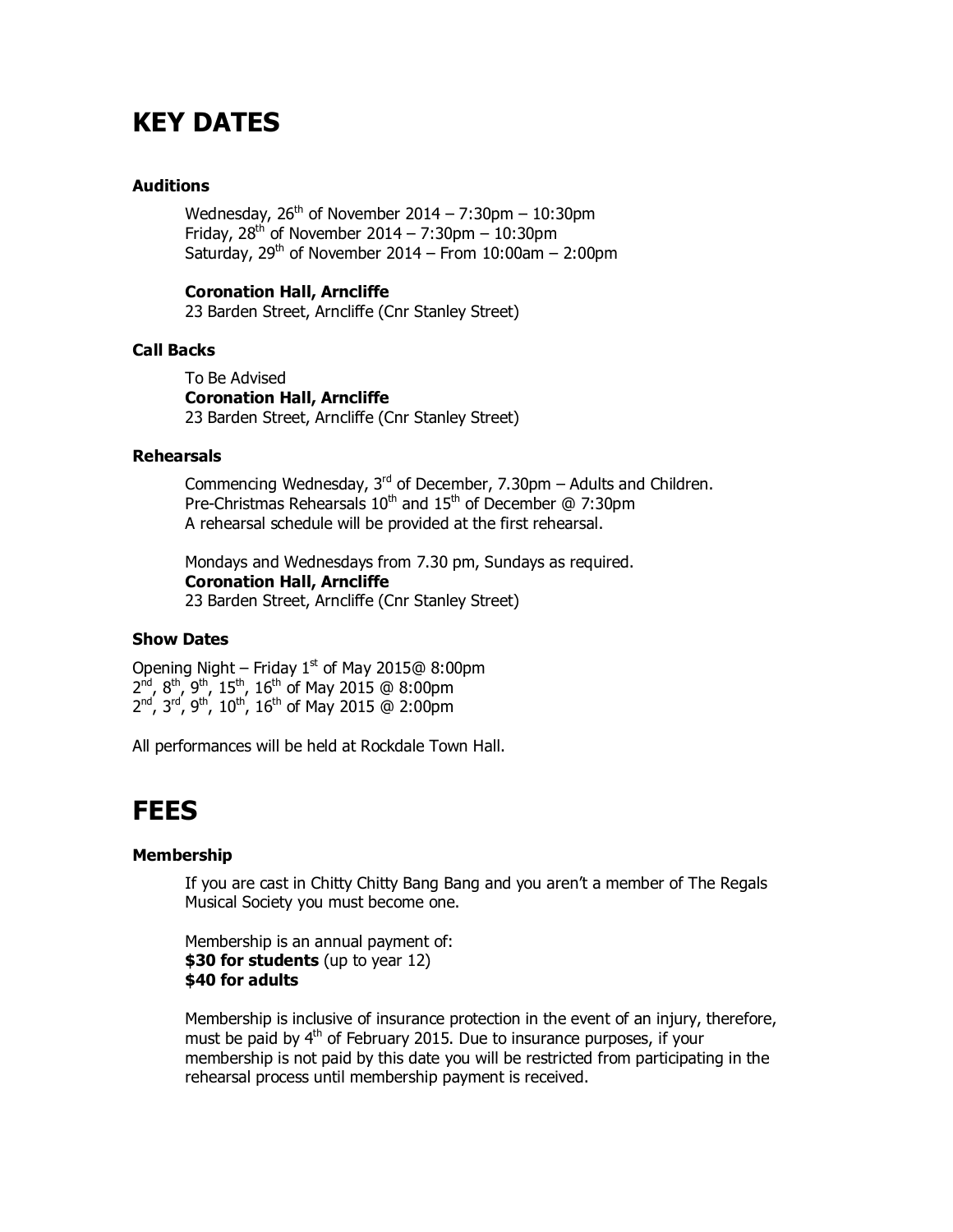#### **Show Levy**

Show Levy fees are required to be paid by each cast member regardless of your membership payment.

Show Levy is a production payment of **\$60**.

Show levy assists the Society with the incurred cost of production (costumes, lighting, sound, set supplies). We kindly ask for payment by the  $4<sup>th</sup>$  of February 2015.

Payment for fees can be made by cash to our Treasurer or by Direct Transfer to The Regals Musical Society account (preferred). Direct Transfer details will be provided at the first rehearsal.

# **AUDITION REQUIREMENTS**

#### **Auditions**

Wednesday,  $26<sup>th</sup>$  of November 2014 – 7:30pm – 10:30pm Friday,  $28<sup>th</sup>$  of November  $2014 - 7:30$ pm –  $10:30$ pm Saturday,  $29<sup>th</sup>$  of November 2014 – From 10:00am – 2:00pm

#### **Coronation Hall, Arncliffe**

23 Barden Street, Arncliffe (Cnr Stanley Street)

#### **ALL CHILDREN should be aged 10 by NOV 30 2014 and should not BE OLDER than 14 by May 16 2015.**

Auditions will be made available in HOUR time slots and we will book 10 people in each hour. During that time you will be required to sing, read and dance. The level to which you will do this will depend on whether you are auditioning for a character part or an ensemble role. We will structure the process so that we move through each group as quickly as possible.

We kindly request that everyone wanting to be a part of this production (regardless of lead, cameo, featured dancer or ensemble role) carry out all components of the audition process. The production is filled with a range of lead and cameo roles and the production numbers will require dancers of all levels.

#### SINGING REQUIREMENTS:

**Select a song (preferably Musical Theatre) that shows your range and ability as a performer and suits the role for which you are auditioning. Ensemble members can sing in a group or as an individual. There will be an accompanist at the audition and we strongly suggest you audition with live not recorded music. A CD player will also be provided at the auditions.** 

**We strongly suggest you present the strongest part of your piece (2min) that shows what you can do and gives us a clear indication of your vocal range and Performance skills.**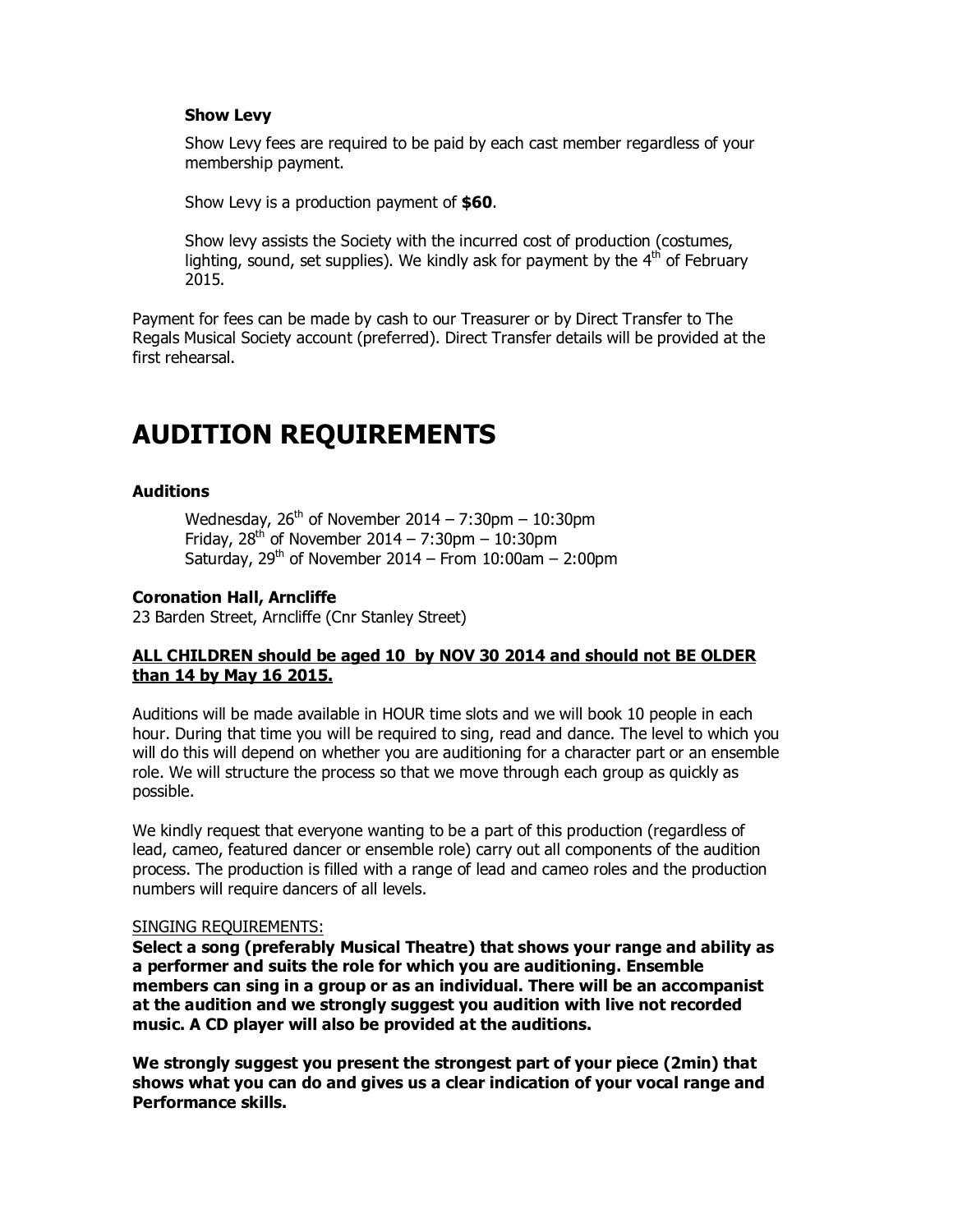#### **Dance/Movement requirements:**

A team of Featured Dancers will be selected as part of the audition process. However, if interested in being a Featured Dancer you will have to complete a singing/reading audition. This can be done individually or as a small group.

#### **Please contact Danielle via email to book your audition time. Please include your phone number and any questions you may have in relation to the production.**

#### **daniellefuller@aapt.net.au**

## **SHOW SYNOPSIS**

#### **ACT ONE**

The story begins in Mr. Coggins' Junkyard, where Mr. Coggins is describing the last race of a great race car. Now she is a lonely wreck, with only two children, Jeremy and Jemima, to care for her. Mr Coggins must sell the car but he promises the children if they can raise 30 shillings, they can have the car. Meanwhile, Truly Scrumptious has arrived at the junkyard, searching for a part for her motorcycle. Two Vulgarian spies enter the junkyard are determined to get it before the children as they have been searching for it for years.

Truly takes the children home and meets their father, Caractacus Potts. The Potts patriarch shows Truly his many amazing inventions, including a new type of candy. Truly and Potts argue about how he is raising the children, and she leaves. Jeremy and Jemima tell their father about Coggins' offer to sell the car, and he promises them he will try to come up with the 30 shillings to purchase the vehicle. Later, Grandpa tries the new candy his son has invented and realizes that it can make a beautiful whistling sound.

[The next day, they visit to the Scrum](mailto:daniellefuller@aapt.net.au)ptious Sweet Factory, trying to sell the new candy, they run into Truly, who tries to get her father, Lord Scrumptious, to buy it. The candy-maker tries one, blowing on its whistle, which causes dozens of wild dogs to invade the factory. Potts and his family make a hasty retreat. Meanwhile, the two spies have raised the money to buy the car, but then realize that Coggins will never sell it to two Vulgarians. They decide to disguise themselves as Englishman.

Potts takes one of his inventions, an automatic haircutting machine, to a local fair. There he meets Violet and her boyfriend, Sid. The machine cuts all of Sid's hair off and he is furious! Potts tries to make his escape and gets caught up in some dancers getting ready to perform. Luckily for Potts, he runs into a Turkey Farmer, who wants to use his haircutting machine to pluck and cook turkey. Potts finally gets his 30 shillings and is able to buy the car. Potts sets to work fixing the car while Grandpa and the children keep the house in order. Potts finishes repairing the car. Truly arrives and they all admire the gleaming car, which they name Chitty Chitty Bang Bang after the sound she makes. They decide to go on a picnic at the seaside. Once there, Jeremy and Jemima tell Truly that they love her, and she confesses that she cares for them as well.

As the children sleep, Caractacus and Truly begin to realize that they have feelings for each other. Distracted, they don't realize that the tide has come in and surrounded the car. And if that wasn't bad enough, a Vulgarian ship begins to fire on them! Suddenly Chitty begins to transform into a boat-car, and they are able to escape their pursuers. Learning that Chitty can float on the water makes Baron Bomburst want the car even more.

Back at the windmill, the Vulgarians think that Grandpa is the inventor they are looking for, so they kidnap him. Potts, Truly and the children speed after them, not realizing they are heading straight for a cliff. As they plummet to the ground, Chitty grows wings and takes flight to Vulgaria in pursuit of Grandpa!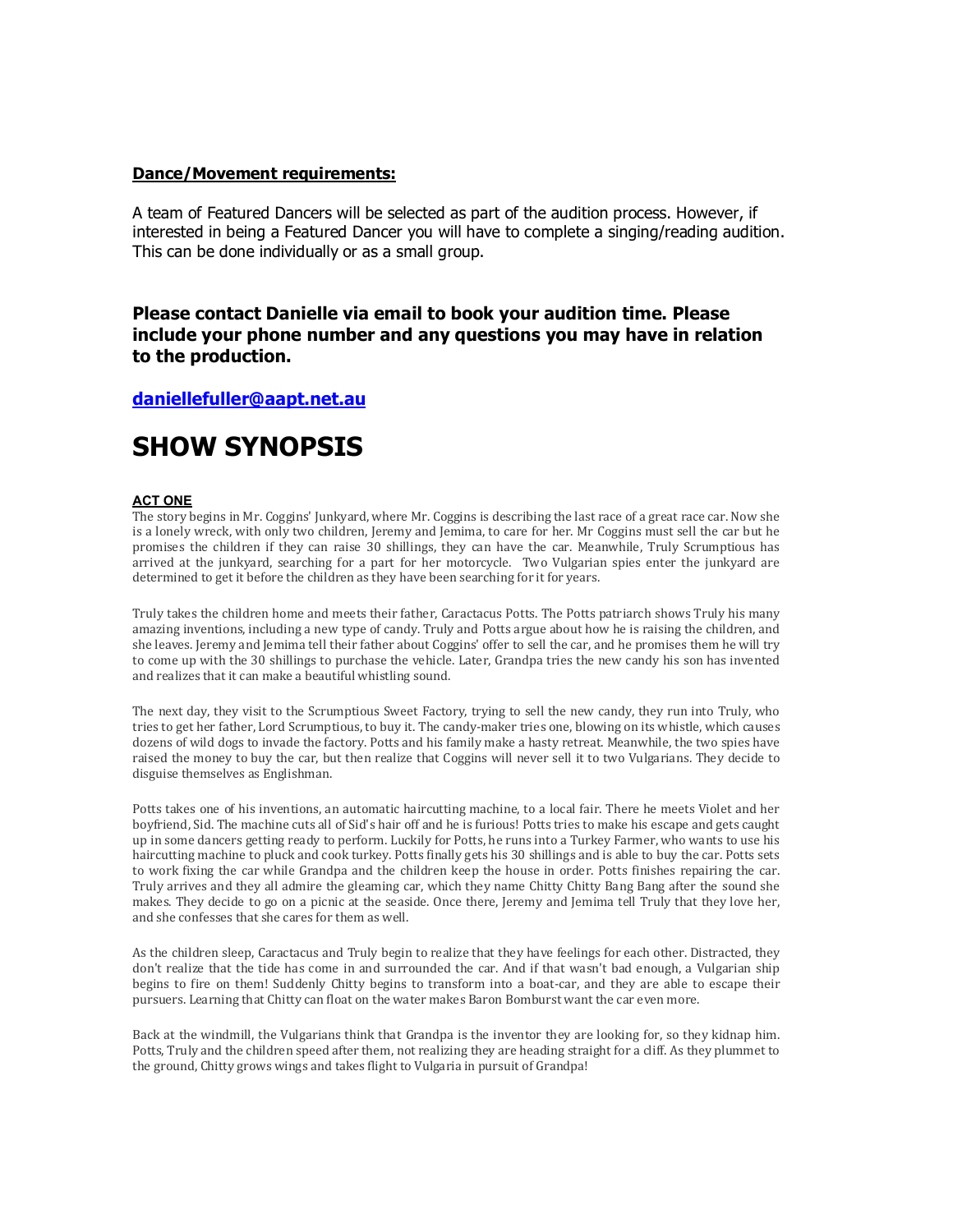#### **ACT TWO**

The Vulgarian air ship deposits Grandpa in the Vulgarian Town Square. Still believing that Grandpa is a brilliant inventor, Baron Bomburst orders him, on pain of death, to make his car float and fly. Grandpa meets six inventors who have been prisoners of the Baron for years. Grandpa despairs, but the inventors tell him that nothing is impossible. Potts, Truly, and the children arrive in Vulgaria, secretly searching for Grandpa. The Toymaker brings them into his shop just in time, for the Childcatcher appears, sniffing the air for the thing the Baroness has banned from all Vulgaria - children! The Toymaker shows Potts where the people of Vulgaria have hidden their children - underground, in the sewers. At the toyshop the Childcatcher tricks Truly and takes Jeremy and Jemima. In the sewers, Potts is determined not only to rescue his children and Grandpa, but to put an end to the misery of Vulgaria.

The scene shifts to the Baron and the Baroness as they prepare for the Baron's birthday party and the Baroness describes her grand plans for the festivities. At the Baron's party, the Toymaker nervously brings out his latest toys: two life-sized dolls. As they spring to life and begin to sing, we realize they are Truly and Potts in disguise.The children from the sewers rise up against the authorities; the ban on children in Bulgaria is repealed, and the Toymaker banishes the Baron and Baroness from Vulgaria. The sewer children are reunited with their families, and Grandpa is rescued. Potts and Truly declare their love for one another, and along with Jeremy, Jemima, Grandpa, and Chitty Chitty Bang Bang, they all live together as one happy family.

#### **Act 1**

#### **Act 2**

| Overture · Orchestra                                                               | "Entr'acte" · Orchestra                                                |
|------------------------------------------------------------------------------------|------------------------------------------------------------------------|
| Prologue · Full Company                                                            | "Vulgarian National Anthem" · Adult Ensemble                           |
| "You Two" · Caractacus, Jeremy & Jemima                                            | "The Roses of Success" Grandpa Potts & Inventors"                      |
| "Them Three" · Grandpa Potts                                                       | "Teamwork" · Caractacus, Toymaker, Truly & Juvenile Ensemble           |
| "Toot Sweets" Garactacus, Truly, Lord Scrumptious<br>& Ensemble                    | <b>Wovely Lonely Man+ Truly</b>                                        |
| "Think Vulgar" (2002. 2005) "Act English" (2005.<br>present) · Boris and Goran     | "Chu-Chi Face" · Baron & Baroness                                      |
|                                                                                    | "The Bombie Samba" · Baroness, Baron & Ensemble                        |
| "Hushabye Mountain" · Caractacus                                                   | "Doll On A Music Box"/"Truly Scrumptious" (Reprise) Truly & Caractacus |
| "Come to the Funfair" · Full Company                                               | "Us Two"/"Chitty Prayer" · Jeremy & Jemima                             |
| "Me Ol' Bamboo" · Caractacus & Ensemble                                            | "Teamwork" (Reprise) · Toymaker & Company                              |
| "Posh!" Grandpa Potts, Jeremy & Jemima                                             | "Chitty Flies Home (Finale)" · Full Company                            |
| "Chitty Chitty Bang Bang" · Caractacus, Truly, Jeremy<br>& Jemima, & Grandpa Potts |                                                                        |
| "Truly Scrumptious" · Jeremy, Jemima & Truly                                       |                                                                        |

"Chitty Chitty Bang Bang" (Nautical reprise) -Caractacus, Truly, Jeremy & Jemima

"Chitty Takes Flight" — Full Company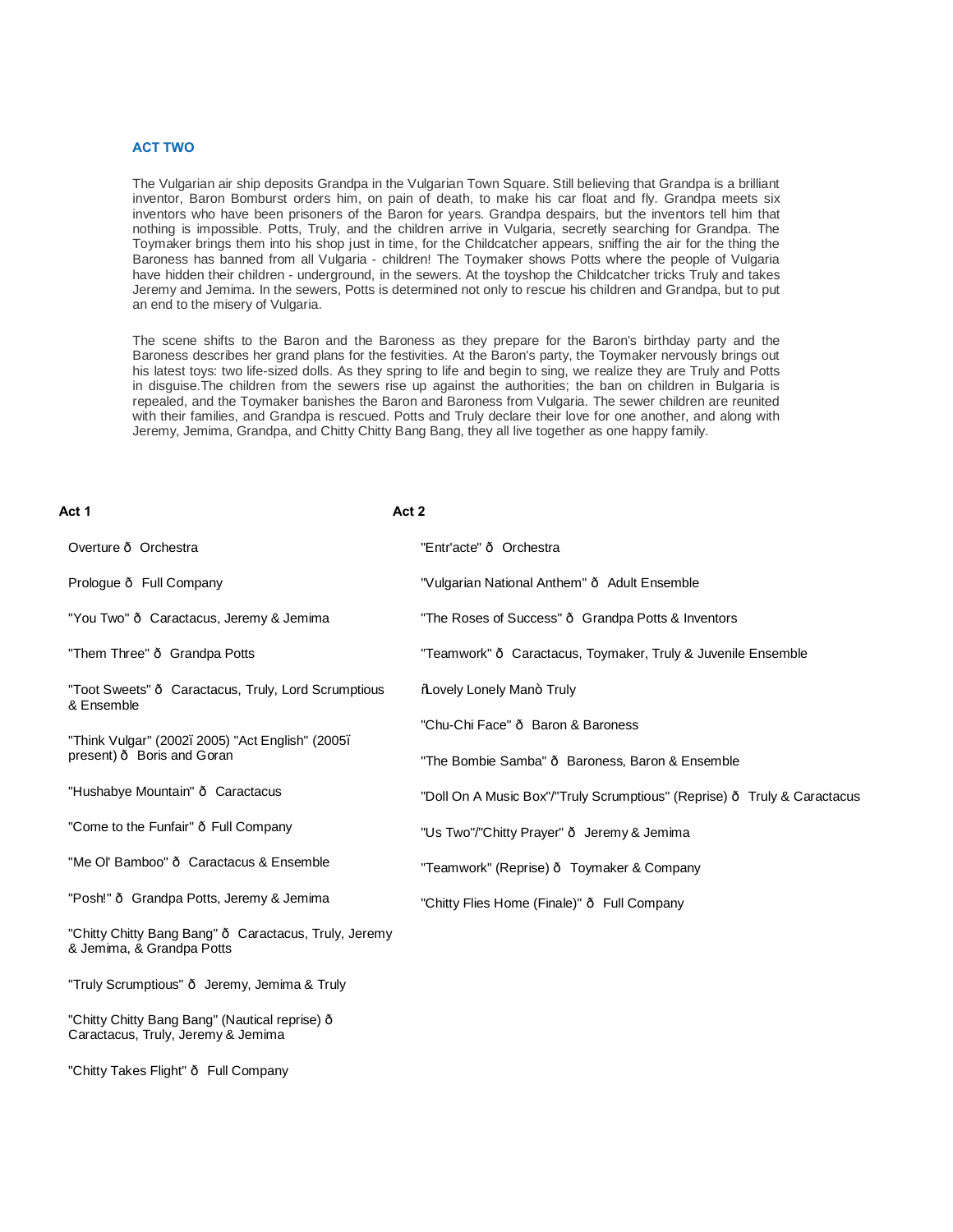# **CHARACTERS AND ROLES**

| <b>Character</b>         | <b>Description</b>                                                                                                                                         | <b>Vocal Range</b> |
|--------------------------|------------------------------------------------------------------------------------------------------------------------------------------------------------|--------------------|
| <b>BARON BOMBURST</b>    | Tyrannical ruler of Vulgaria and a lover of toys. A man-child, he is very immature, needy, and<br>whiney. Male. 35-55yrs                                   | Range: E4 - E5     |
| <b>BARONESS BOMBURST</b> | Head of the Vulgarian Parliament and a hater of children. Tyrannical and dramatic.<br>Female, 30-55 yrs old                                                | Range: G3 - G5     |
| <b>BORIS</b>             | A member of the two-person Vulgarian gang that works for the Baron and Baroness. Though he is<br>not very smart, he is the leader.<br>Male Any Age         | Range: C4 - G5     |
| <b>GORAN</b>             | One member of the two-person Vulgarian gang that works for the baron and Baroness. A dumb<br>oaf.<br>Male, Any age                                         | Range: D4 - G5     |
| <b>CARACTACUS POTTS</b>  | An eccentric, brilliant, English inventor and loving father and son. His inventions and children are<br>his life.<br>Male, 35-50 yrs old                   | Range: A3 - G5     |
| <b>GRANDPA POTTS</b>     | Caractacus Pottso father, who is a former war hero. He loves to tell old War stories. A sort of<br>second father to Jeremy and Jemima.<br>Male Mature age. | Range: C4 - E5     |
| <b>JEMIMA POTTS</b>      | Caractucus of daughter. She is an adventurous girl with a vivid imagination. A total child at heart<br>who loves her family.<br>Female, 10-14 yrs old      | Range: C4 - E5     |